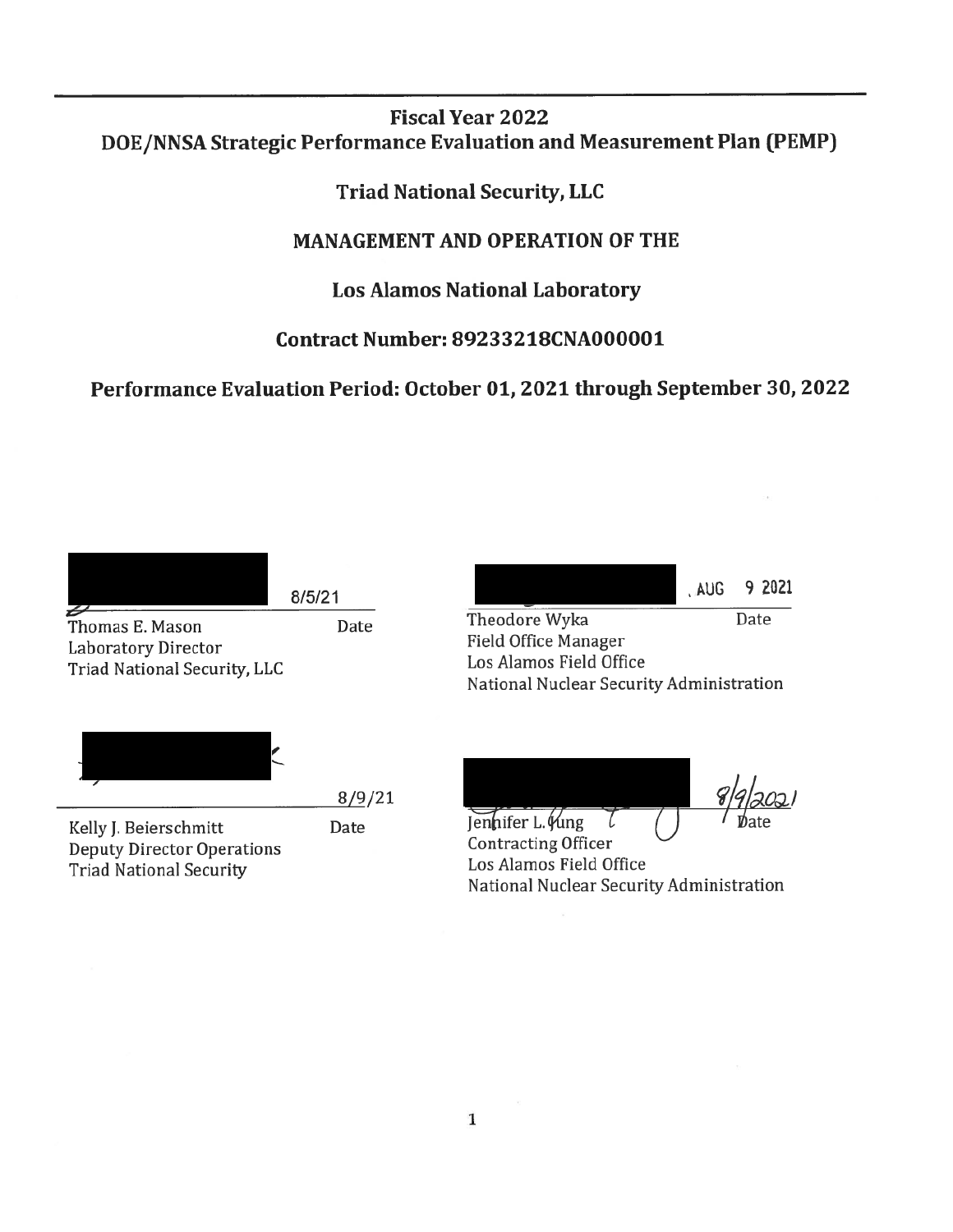# **FY 2022 PERFORMANCE EVALUATION AND MEASUREMENT PLAN**

# **DOCUMENT REVISION HISTORY**

**Revision Date Change Description**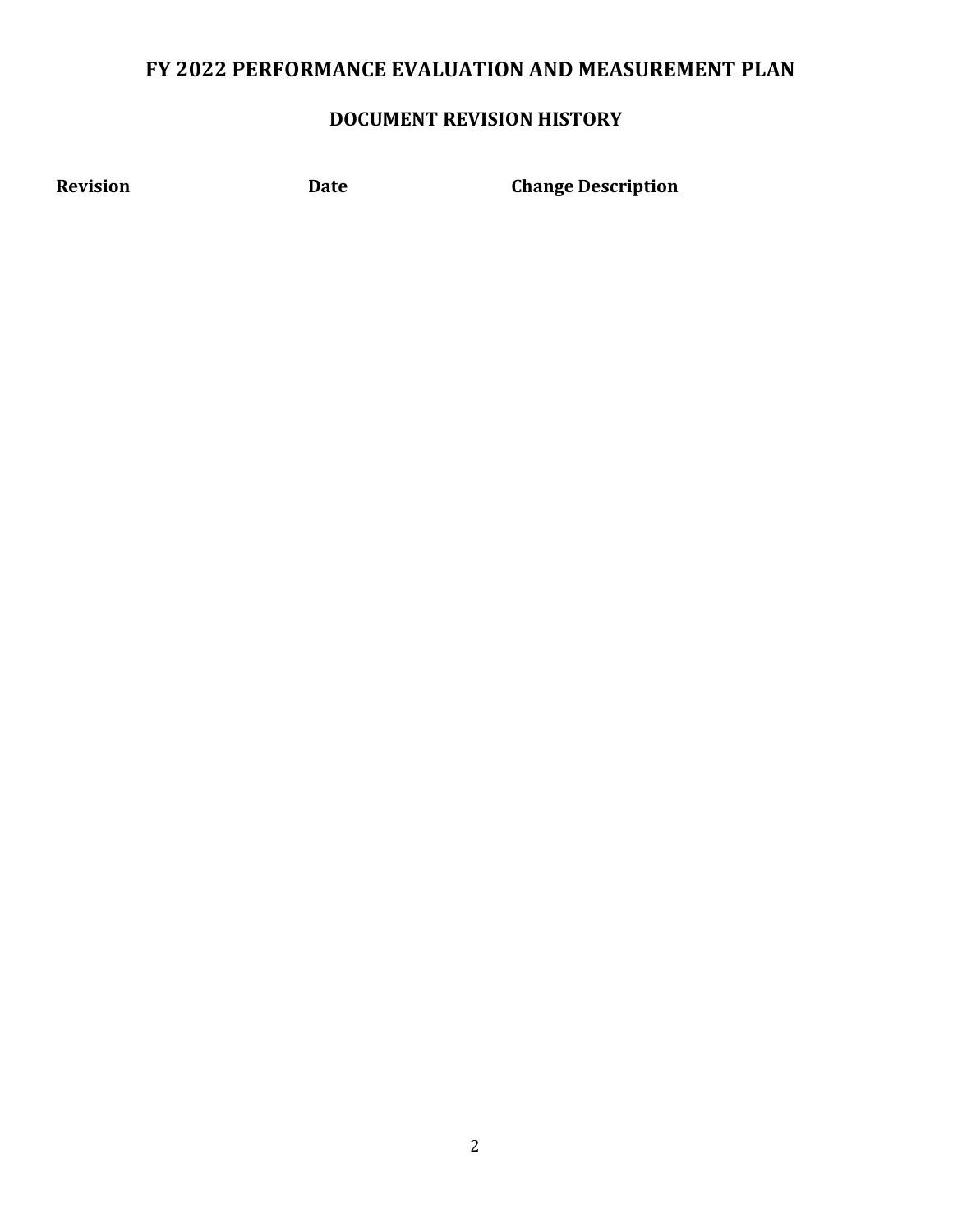#### **INTRODUCTION**

Los Alamos National Laboratory is a Federally Funded Research and Development Center (FFRDC) owned by the United States Government, under the custody of the Department of Energy (DOE), herein referenced as "Laboratory," and is managed and operated by Triad National Security, LLC (Triad). Pursuant to the terms and conditions of the Contract, this NNSA Performance Evaluation and Measurement Plan (PEMP) sets forth the criteria by which NNSA will evaluate Triad's performance and upon which NNSA shall determine of the amount of award fee earned. The available award fee amounts for FY 2022 are specified in Section B, *Supplies or Services and Prices/Costs,* of the Contract. This PEMP promotes a strategic Governance and Management Framework in support of the NNSA's Strategic Vision. The significant challenge of this Vision requires Triad's performance in meeting mission milestones of key mission objectives and support in addressing significant management challenges identified by NNSA.

#### **PERFORMANCE BASED APPROACH**

The performance-based approach evaluates the Triad's performance through a set of Goals. Each Goal, and its associated Objectives and Key Outcomes (KOs), will be measured against authorized work in terms of cost, schedule, and technical performance, and the respective outcomes, demonstrated performance, and impact to the DOE/NNSA mission.

#### **MISSION**

To solve national security challenges through simultaneous excellence in designing, producing, and certifying current and future nuclear weapons and reducing global security threats; delivering scientific breakthroughs that support DOE and NNSA missions; executing sustained operations that are reliable and responsive to mission needs; and sustaining and enhancing LANL's partnerships with the community across the Northern New Mexico region.

#### **MISSION PERFORMANCE**

Triad is accountable for and will be evaluated on successfully executing program work in accordance with applicable DOE/NNSA safety and security requirements consistent with the terms and conditions of the Contract. Protection of worker and public safety, the environment, and security are essential and implicit elements of successful mission performance. Accordingly, Triad shall plan safety and security improvements and accomplishments as an integral component of mission performance contributing to meeting the affected programmatic Goals. The model for this PEMP is to rely on Triad leadership to use appropriate DOE contractual requirements and recognized industrial standards based on consideration of assurance systems, and the related measures, metrics, and evidence. **Triad is expected to manage in a safe, secure, efficient, effective, results-driven manner, with appropriate risk management and transparency to the government, while taking appropriate measures to minimize costs that do not compromise core objectives and mission performance.** Products and services are expected to be delivered on-schedule and within budget.

#### **INNOVATIVE SOLUTIONS**

Triad will recommend innovative, technology/science-based, systems-engineering solutions to the most challenging problems that face the nation and the globe. Triad will also provide evidence to support programmatic needs and operational goals tempered by risk. DOE/NNSA will take into consideration all major functions including safety and security contributing to mission success. In addition, DOE/NNSA expects Triad to recommend and implement innovative business and management improvement solutions that enhance efficiencies.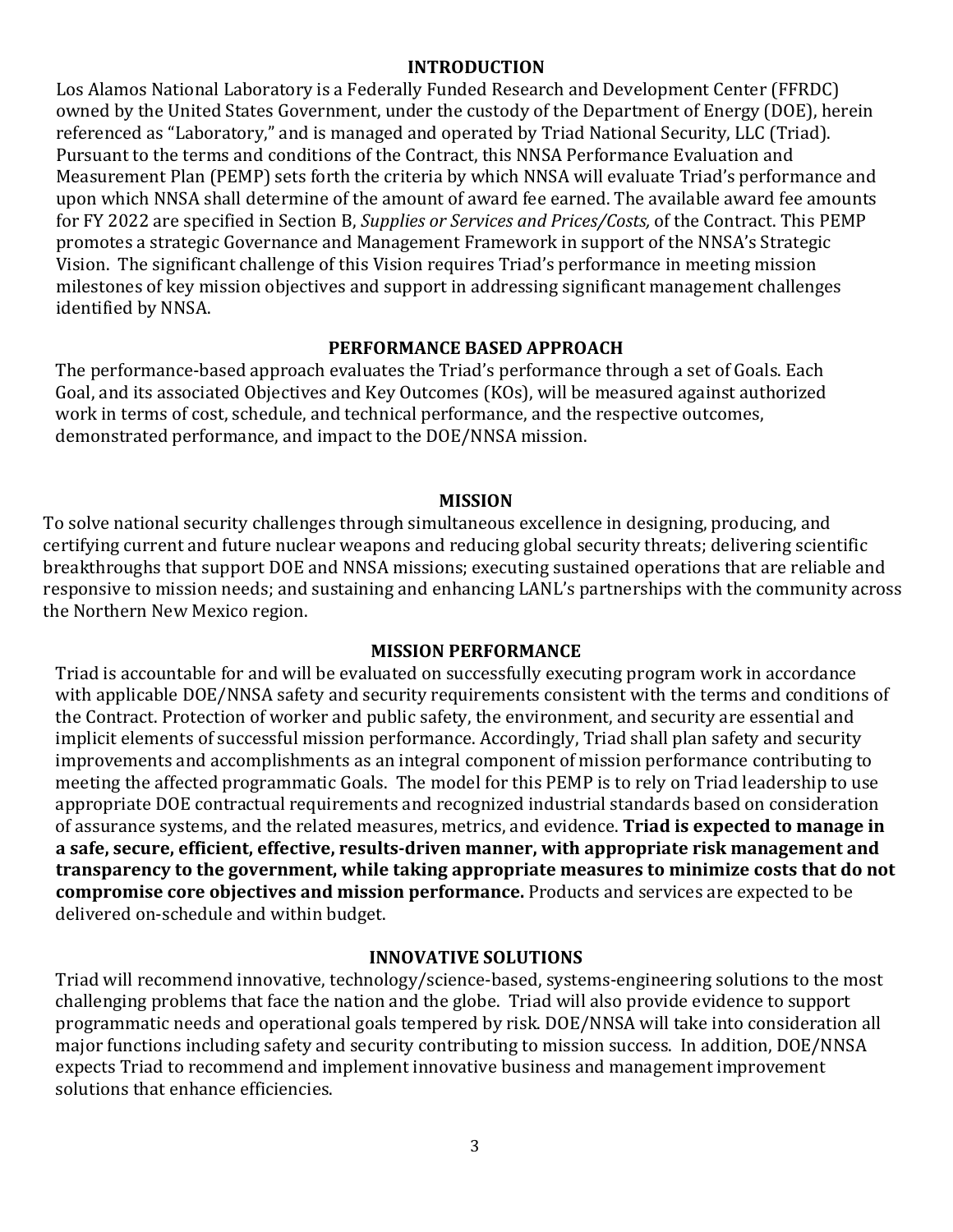#### **CONSIDERATION OF CONTEXT IN PERFORMANCE EVALUATION**

The evaluation of performance will consider "context" such as unanticipated barriers (e.g., budget restrictions, rule changes, circumstances outside Triad's control), degree of difficulty, significant accomplishments, and other events that may occur during the performance period. A significant safety or security event may result in an overall limitation to adjectival ratings. Such impacts may be balanced by the response to the incident, and by other initiatives to improve overall safety or security performance. Triad is encouraged to note significant safety and security continuous improvements.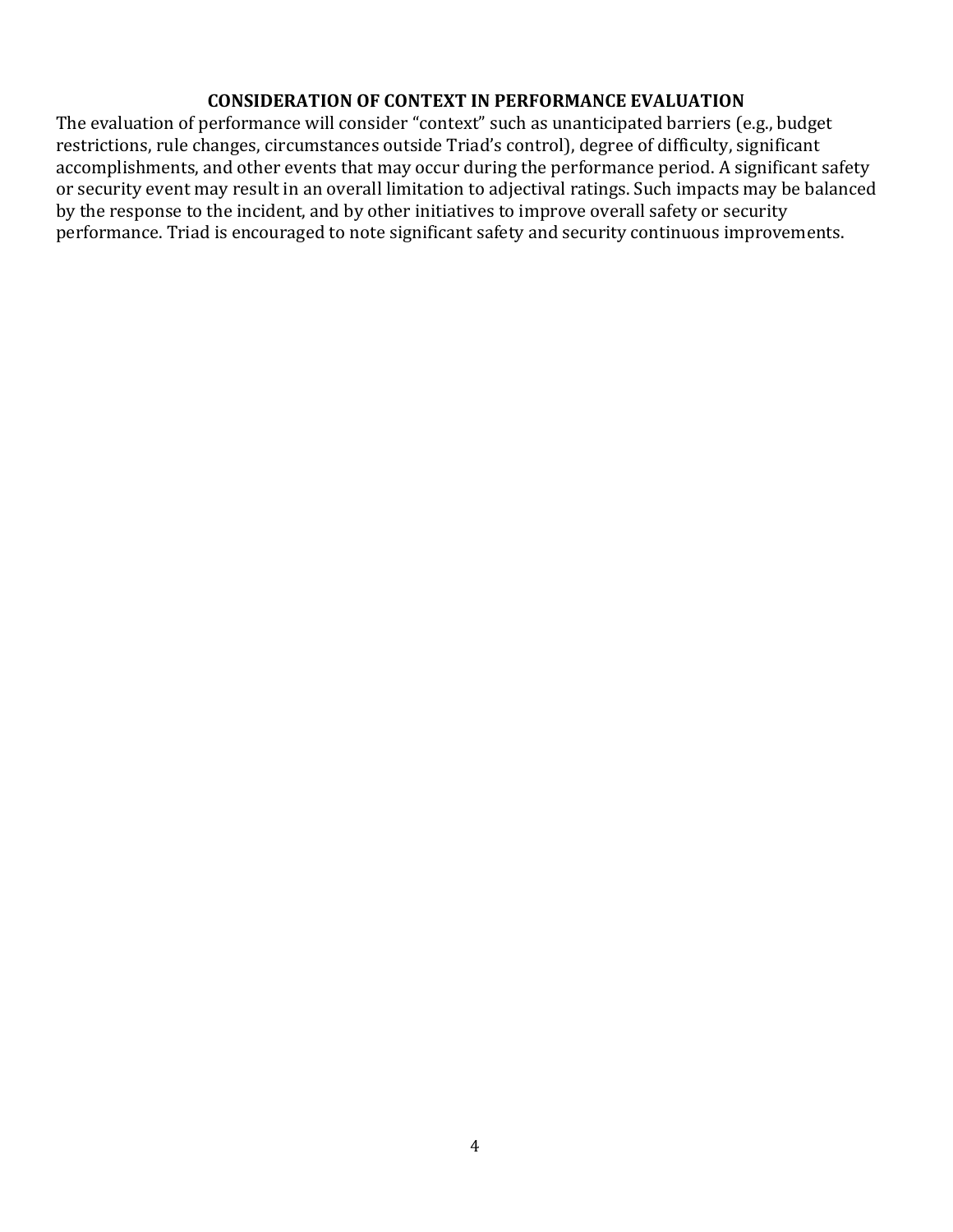#### **PERFORMANCE RATING PROCESS**

DOE/NNSA will review performance throughout the performance evaluation period and provide triannual feedback to Triad highlighting accomplishments and/or issues. At the end of the performance evaluation period, an evaluation of Triad*'* performance will be completed based on contractor oversight against the criteria in the PEMP. Sources of oversight data include, but are not limited to, DOE/NNSA formal assessments, contractor self-assessments, internal and external audits, inspections, program and project reviews, operational awareness activities, contractor assurance system, etc.

This evaluation will be documented in a Performance Evaluation Report (PER) and will include the performance ratings and award fee earned for the subject performance evaluation period. Objectives and KOs (if any) will be assessed in the aggregate to determine an adjectival performance rating for each Goal. DOE/NNSA will consider Triad's end of year self-assessment report in the performance evaluation. The performance ratings will be determined in accordance with FAR 16.401(e) (3) yielding ratings of Excellent, Very Good, Good, Satisfactory, or Unsatisfactory. The Goals will then be considered in the aggregate to provide an overall rating and percentage of award fee earned for the contract. Notwithstanding the overall strategic framework, any significant failure in any goal may impact the overall rating and award fee earned. **Dollar values contained in the PEMP are provided as guidelines for developing a recommendation of fee allocation to the Fee Determining Official (FDO). The final determination as to the amount of fee earned is a unilateral determination made by the FDO.**

Triad may request a face-to-face meeting with the FDO to highlight its strategic performance at the end of the performance evaluation period. This meeting should occur within the first two weeks after the end of the period.

#### **PEMP CHANGE CONTROL**

It is essential that a baseline of performance expectations be established at the beginning of the performance period to equitably measure performance, and that changes to that baseline are carefully managed. Any change to the PEMP requires concurrence by the appropriate program office and the NNSA Senior Procurement Executive prior to the Field Office Manager and Contracting Officer signatures. While recognizing the unilateral rights of DOE/NNSA as expressed in the contract terms and conditions, bilateral changes are the preferred method of change whenever possible.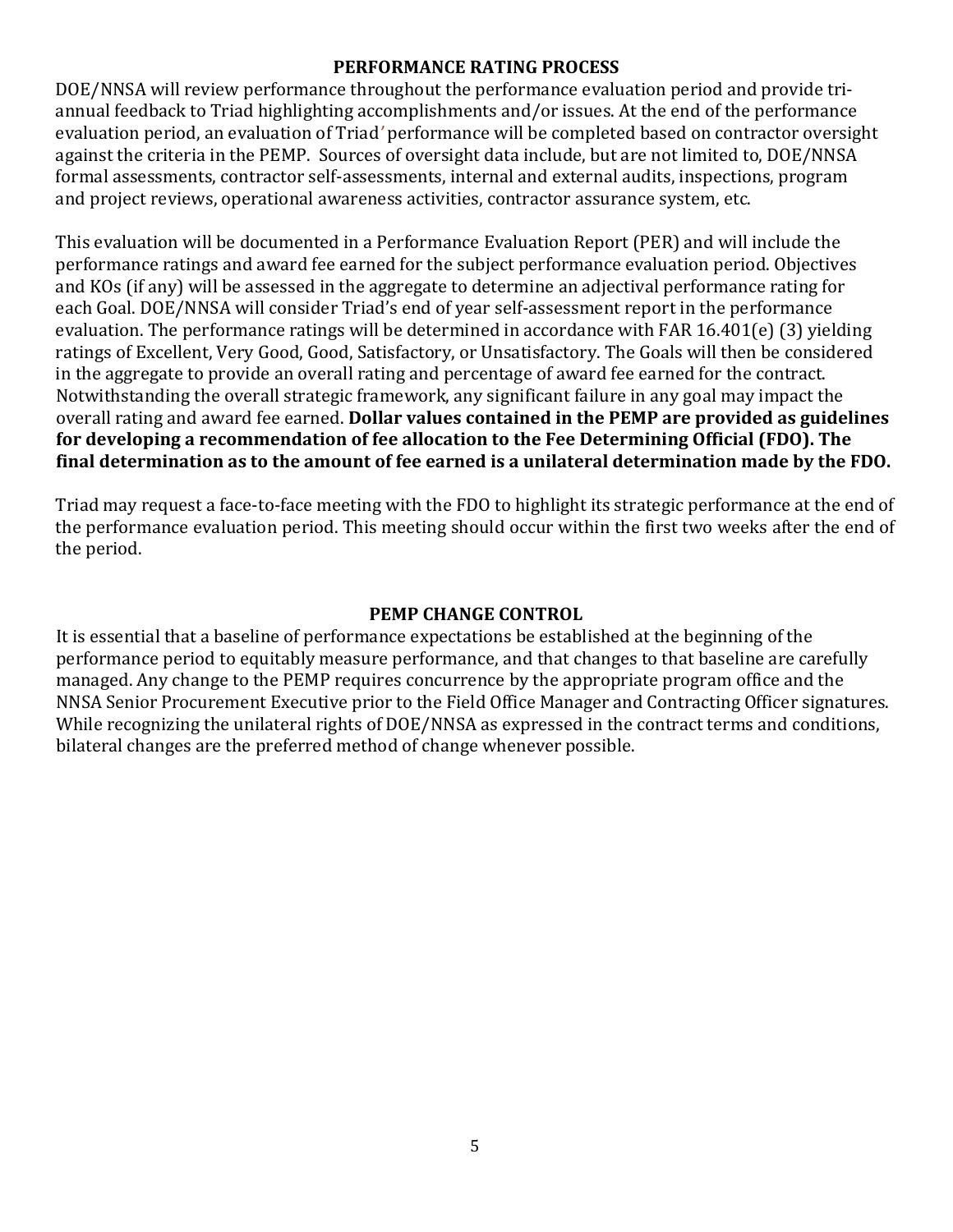## **FEE ALIGNMENT AND "AT-RISK" AWARD FEE ALLOCATION**

**This table is provided for information only and does not change the terms and conditions of the contract.** "At-Risk" Award Fee (AF) is applied to goals 1, 2, 5, and 6 and Fixed Fee (FF) is applied to goals 3 and 4. Goal 3 displays total estimated fee attributable to DOE work. The sum of dollars available for goals 1, 2, 5, and 6 equals total AF for both DOE and NNSA work. The dollars available for goal 4 is the total FF for both DOE and NNSA work. All goals, including those with FF, will receive an adjectival assessment as a part of the Corporate Performance Evaluation Process (CPEP).

| Goal                                                                             | <b>Fee Amount</b> | <b>Fee Type</b>                       |
|----------------------------------------------------------------------------------|-------------------|---------------------------------------|
| <b>Goal-1: Mission Execution:</b><br>Nuclear Weapons                             | \$9.3M            | Award Fee (At-Risk)                   |
| <b>Goal-2: Mission Execution:</b><br><b>Global Nuclear Security</b>              | \$4.0M            | Award Fee (At-Risk)                   |
| Goal-3: DOE and<br>Strategic Partnership Projects (SPP)                          | $*DOE$ –SPP –     | $*DOE - (FF + AF)$<br>SPP - Fixed Fee |
| <b>Goal-4: Mission Execution: Science,</b><br>Technology, and Engineering (ST&E) | \$20.9M           | <b>Fixed Fee</b>                      |
| <b>Goal-5: Mission Enablement</b>                                                | \$8.0M            | Award Fee (At-Risk)                   |
| <b>Goal-6:</b> Mission Leadership                                                | \$5.3M            | Award Fee (At-Risk)                   |

## **Fixed Fee (FF), Award Fee (AF), SPP Fixed Fee (SPP FF)**

*\*Display of total estimated fee attributable to DOE work.*

The above template is applied to each field office using Fixed Fee (FF) and (At-Risk) Award Fee (AF) amounts established in each individual contract. The amounts are based on estimated values for FY21 and will change slightly as actual values for various categories of work are established with FY22 budgets. The charts also do not include Fee associated with Capital Asset Projects such as UPF and CMRR.

## **UNEARNED FEE**

DOE/NNSA reserves the right to withdraw and redistribute DOE/NNSA unearned fees.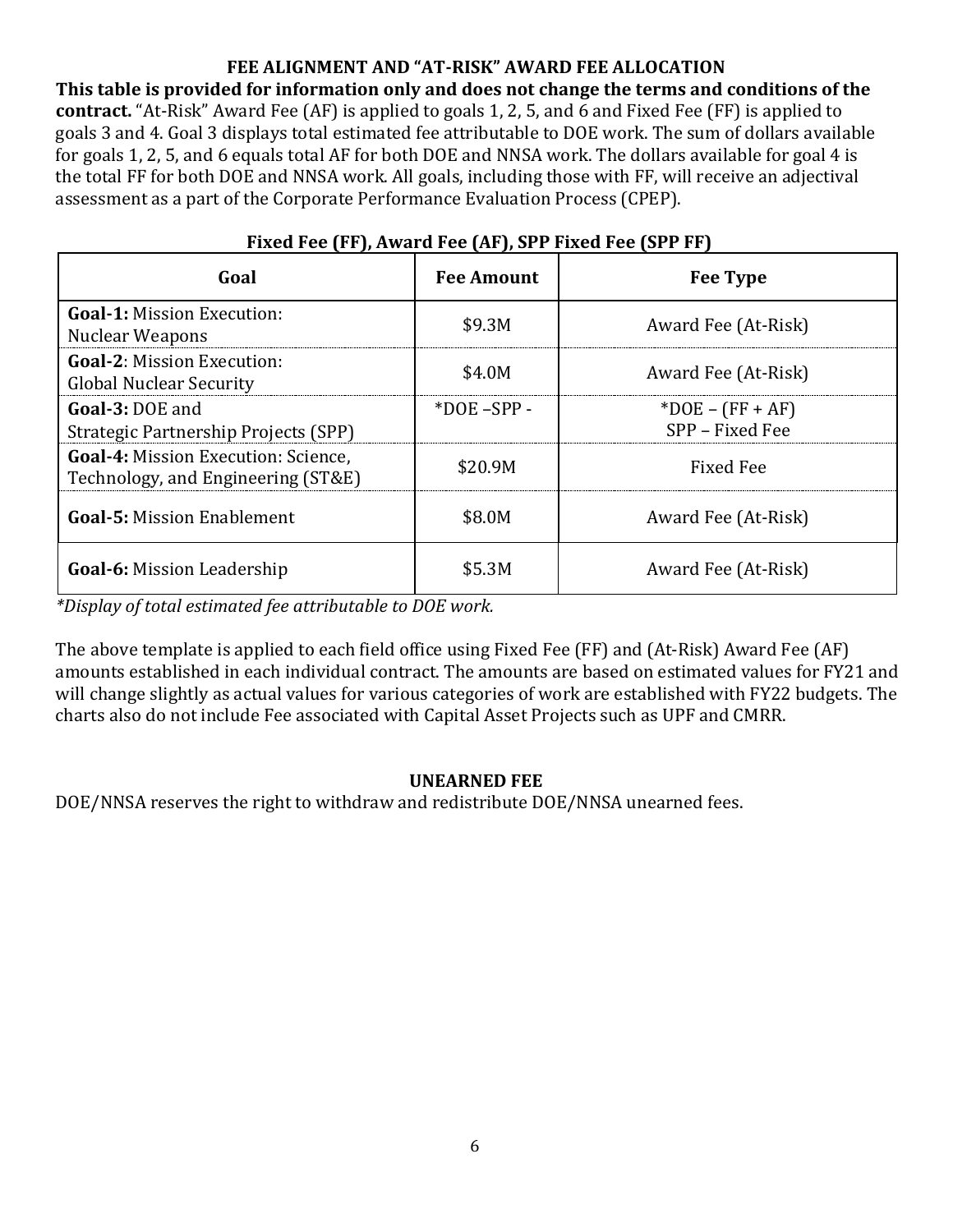#### **Goal-1: Mission Execution: Nuclear Weapons**

Successfully execute the cost, scope, and schedule of the Nuclear Stockpile mission work for Defense Programs work in a safe and secure manner in accordance with DOE/NNSA priorities, Work Authorizations, and Execution/Implementation Plans.

#### Objectives:

- Objective-1.1: Complete program work requirements and activities that 1) comply with an effective and established site-wide quality assurance program that integrates weapons quality requirements; 2) maintain a resilient supplier base; 3) improve modeling and analysis capabilities to accurately measure production; 4) improve production capability, material accountability, quality, and cost per unit work performance; 5) implement measures for improving responsiveness and resilience of required production capabilities; 6) meet transportation requirements; and 7) execute design, development, production and delivery in a safe, secure, reliable, and cost effective environment.
- Objective-1.2: Execute production modernization processes and activities to sustain and improve production capabilities, equipment, and infrastructure for 1) War Reserve (WR) production site-to-site interface controls; 2) components (primary, secondary, nonnuclear) modernization and production; 3) strategic materials capabilities and productions; and 4) improve safety margins, technology maturation strategies, and qualification, logistics, and security plans collaboratively across the NSE.
- Objective-1.3: Provide the knowledge and expertise to maintain confidence in the nuclear stockpile without additional nuclear explosive testing by developing, maturing, and applying innovative strategies and technologies to sustain a robust stockpile and improve science and engineering capabilities, facilities and essential skills to support existing and future nuclear security enterprise requirements.
- Objective-1.4: Execute stockpile system maintenance, production, limited-life component exchanges, weapon containers, surveillance, assessment, development studies/capability improvements, weapon program planning/support and dismantlement and disposition activities to meet DoD commitments and deliver the annual stockpile assessment.
- Objective-1.5: Work as a team on stockpile modernization program scope to 1) achieve and maintain program delivery schedules; 2) lower risk to achieving First Production Unit (FPU), Initial Operational Capability (IOC), and Final Operational Capability (FOC); 3) improve manufacturability and supply chain execution; and 4) control costs.

## Key Outcome(s):

KO 1.1: Triad and SRNS collaborate on establishing NNSA's ability to produce 30 pits-per-year at LANL and 50 pits-per-year at Savannah River Site, in accordance with the NNSAauthorized project plans including developing strategies to effectively onboard and train personnel while ensuring training facilities are available. (NA-19)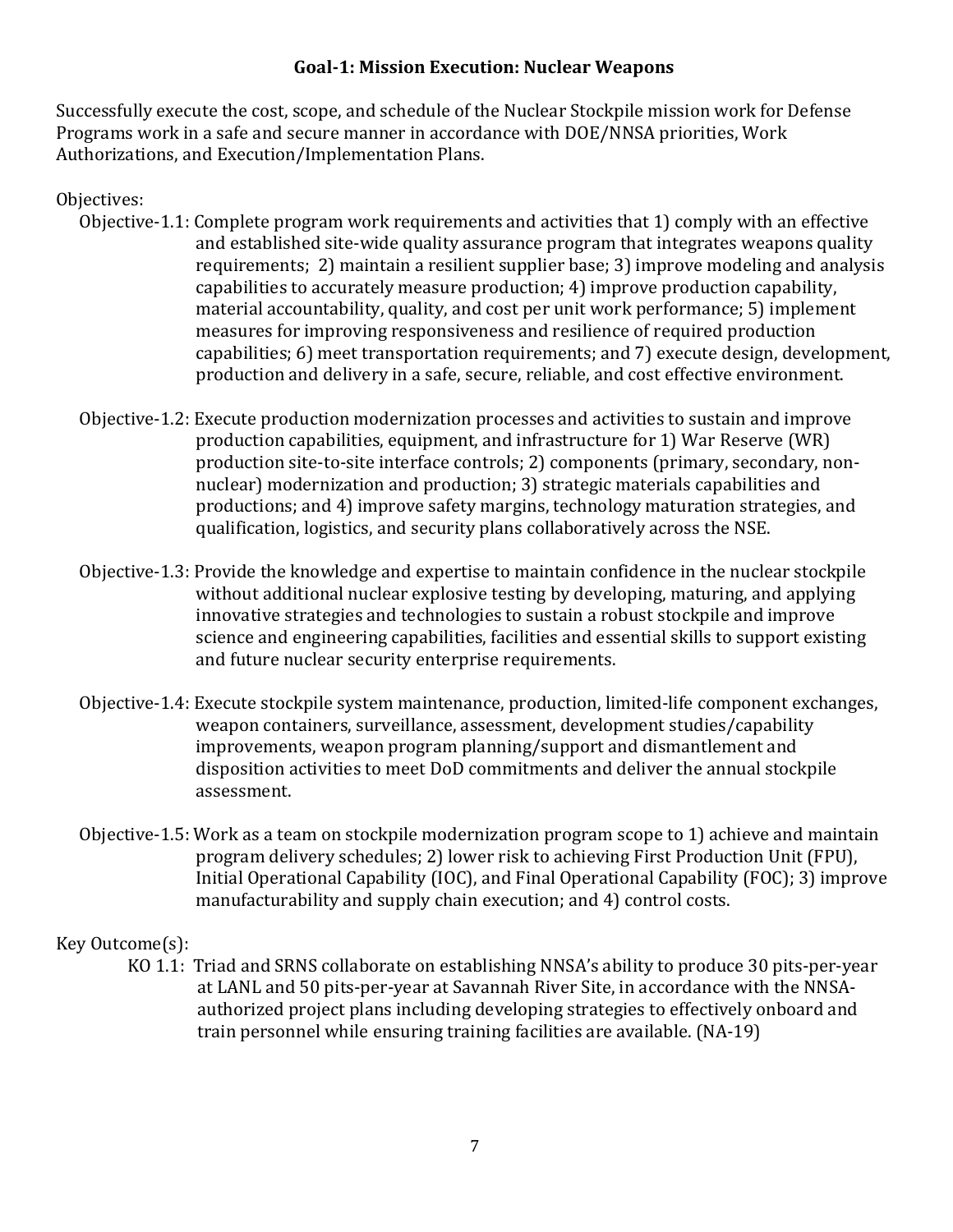- KO 1.2: Triad, LLNS, NTESS, and MSTS will collaborate to execute subcritical experiments to provide data relevant to improving our predictive capability and for certification of the current and future stockpile, and will collaborate to execute the Enhanced Capabilities for Subcritical Experiments sub-program, including the U1a Complex Enhancements Project, in accordance with negotiated outcomes. (NA-11)
- KO 1.3: Triad will provide weapon code capabilities to support annual assessments, Significant Finding Investigations (SFIs), LEP qualification and certification, and the Stockpile Capability Delivery Schedule (SCDS). (NA-11)
- KO 1.4: Triad will deploy the Crossroads system as scheduled and provide support to LLNS and NTESS for the El Capitan and Vanguard 2 system deployments. (NA-11)
- KO 1.5 Triad, LLNS, NTESS, and MSTS will collaborate to execute complementary aging/production science experiments to provide data relevant to assessing the longevity of the current stockpile and planning for the future stockpile (e.g. requirements definitions, production efficiencies). (NA-11)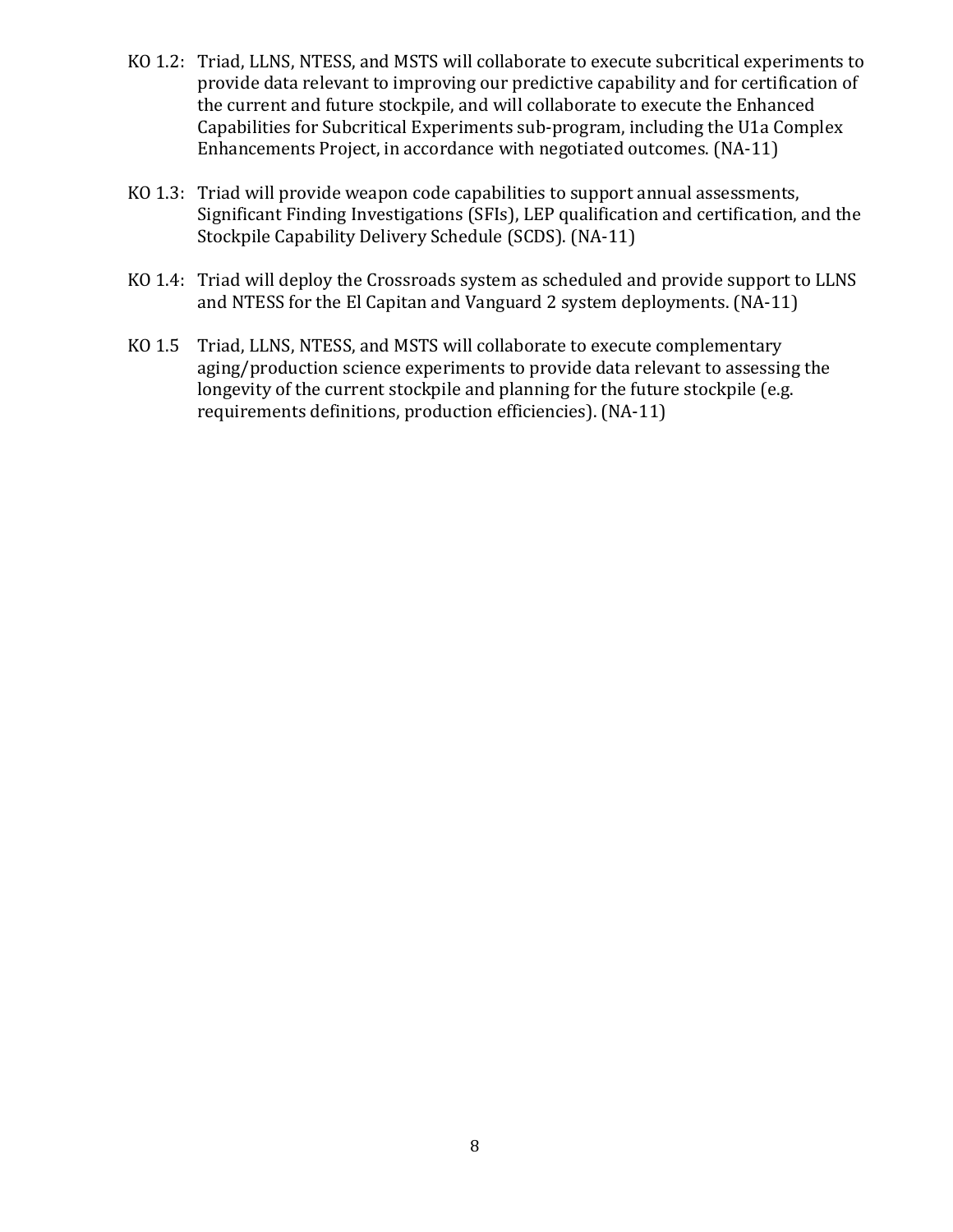### **Goal-2: Mission Execution: Global Nuclear Security**

Successfully execute the cost, scope, and schedule of the authorized global nuclear security mission work in a safe and secure manner to include the Defense Nuclear Nonproliferation, Nuclear Counterterrorism and Counterproliferation, and Incident Response missions in accordance with DOE/NNSA priorities, Work Authorizations, and Execution/Implementation Plans,

### Objectives:

- Objective-2.1: Support efforts to secure, account for, and interdict the illicit movement of nuclear weapons, weapons-useable nuclear materials, and radiological materials.
- Objective-2.2: Support U.S. national and nuclear security objectives in reducing global nuclear security threats through the innovation of unilateral and multi-lateral technical capabilities to detect, identify, and characterize: 1) foreign nuclear weapons programs, 2) illicit diversion of special nuclear materials, and 3) global nuclear detonations.
- Objective-2.3: Support efforts to achieve permanent threat reduction by managing and minimizing excess weapons-useable nuclear materials and providing nuclear materials for peaceful uses.
- Objective-2.4: Support efforts to prevent proliferation, ensure peaceful nuclear uses, and enable verifiable nuclear reductions in order to strengthen the nonproliferation and arms control regimes.
- Objective-2.5: Sustain and improve nuclear counterterrorism and counterproliferation science, technology, and expertise; execute unique emergency response missions, implement policy in support of incident response and nuclear forensics missions, and assist international partners/organizations.

#### Key Outcome(s):

- KO 2.1: Continue operations to convert surplus plutonium to oxide in preparation for final disposition consistent with integrated schedule for TA-55, prioritizing materials to consolidate vault space storage. (NA-23)
- KO 2.2: Develop and implement plans that support the Stabilization program. Support the National Nuclear Material Archive and Bulk Special Nuclear Materials Analysis Program in accordance with task plans. Support nuclear forensics operations, including providing subject matter expertise in the development of methods, techniques, and policy. Support Nuclear Threat Science program efforts for increased experimental activities. (NA-80)
- KO 2.3: Meet space nuclear detonation detection mission-related performance requirements, milestones and delivery dates. (NA-22)
- KO 2.4: Execute minor construction (Capital Equipment/Major Items of Equipment/General Plant Project) projects for the Office of Material Disposition at TA-55 in accordance with approved cost and schedule. (NA-23)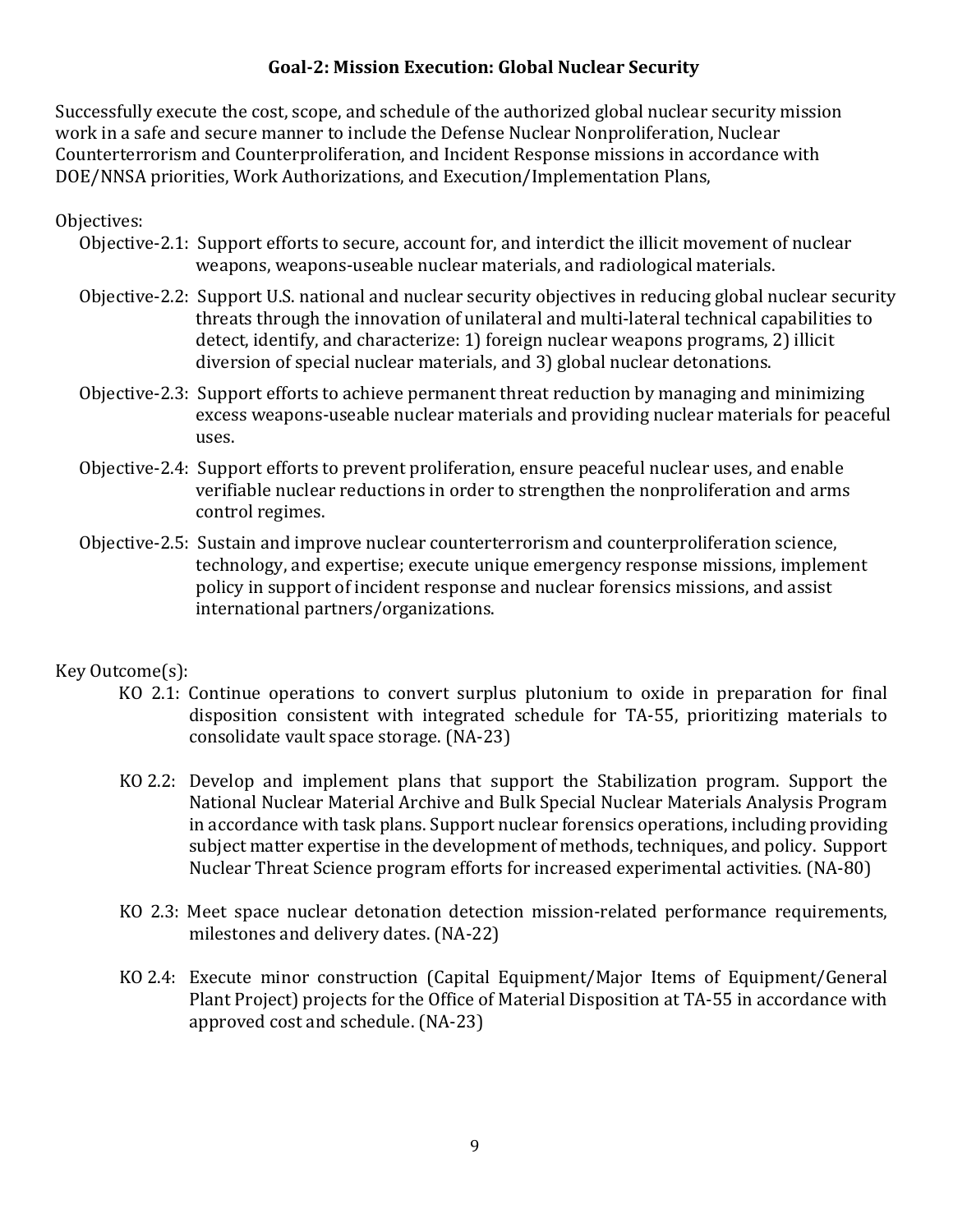#### **Goal-3: DOE and Strategic Partnership Projects Mission Objectives**

Successfully execute high-impact work for DOE and Strategic Partnership Project Mission Objectives safely and securely. Demonstrate the value of the work in addressing the strategic national security needs of the U.S. Government.

#### Objectives:

- Objective-3.1: Pursue and perform high-impact work for DOE that strategically integrates with the DOE/NNSA mission, and leverages, sustains and strengthens unique science and engineering capabilities, facilities, and essential skills.
- Objective-3.2: Pursue and perform high-impact Strategic Partnership Projects that strategically integrates with the DOE/NNSA mission, and leverages, sustains and strengthens unique science and engineering capabilities, facilities, and essential skills in support of national security mission requirements.

Key Outcome(s):

KO 3.1: None.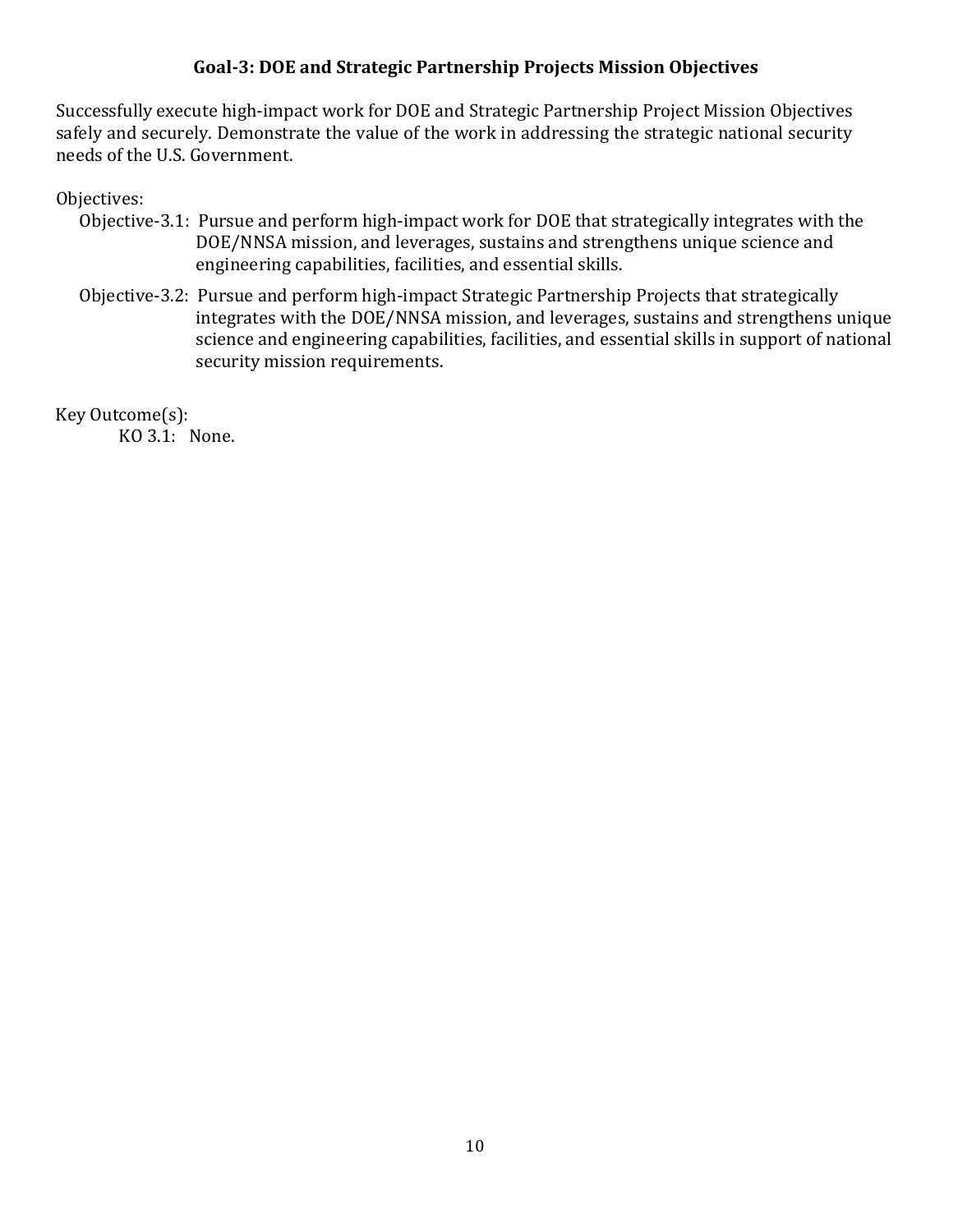### **Goal-4: Mission Execution: Science, Technology, and Engineering (ST&E)**

Successfully advance national security missions and advance the frontiers of ST&E. Effectively manage Site Directed Research and Development (SDRD) and Technology Transfer, etc. in a safe and secure manner in accordance with DOE/NNSA priorities, Work Authorizations, and Execution/Implementation Plans.

Objectives:

- Objective-4.1: Execute a research strategy that is clear and aligns discretionary investments (e.g., SDRD with Laboratory strategy and supports DOE/NNSA priorities.)
- Objective-4.2: Ensure that research is relevant, enables the national security missions, and benefits DOE/NNSA and the nation.
- Objective-4.3: Ensure that research is transformative, innovative, leading edge, high quality, and advances the frontiers of science and engineering.
- Objective-4.4: Maintain a healthy and vibrant research environment that enhances technical workforce competencies and research capabilities.
- Objective-4.5: Research and develop high-impact technologies through effective partnerships and technology transfer mechanisms that support the Laboratory's strategy, DOE/NNSA priorities and impact the public good; and ensure that reporting, publishing, and information management requirements of federally funded scientific research and development are implemented (via DOE's Public Access Plan) and per DOE's Scientific and Technical Information Management directive (DOE O 241.1B).

Key Outcome(s):

KO 4.1: None.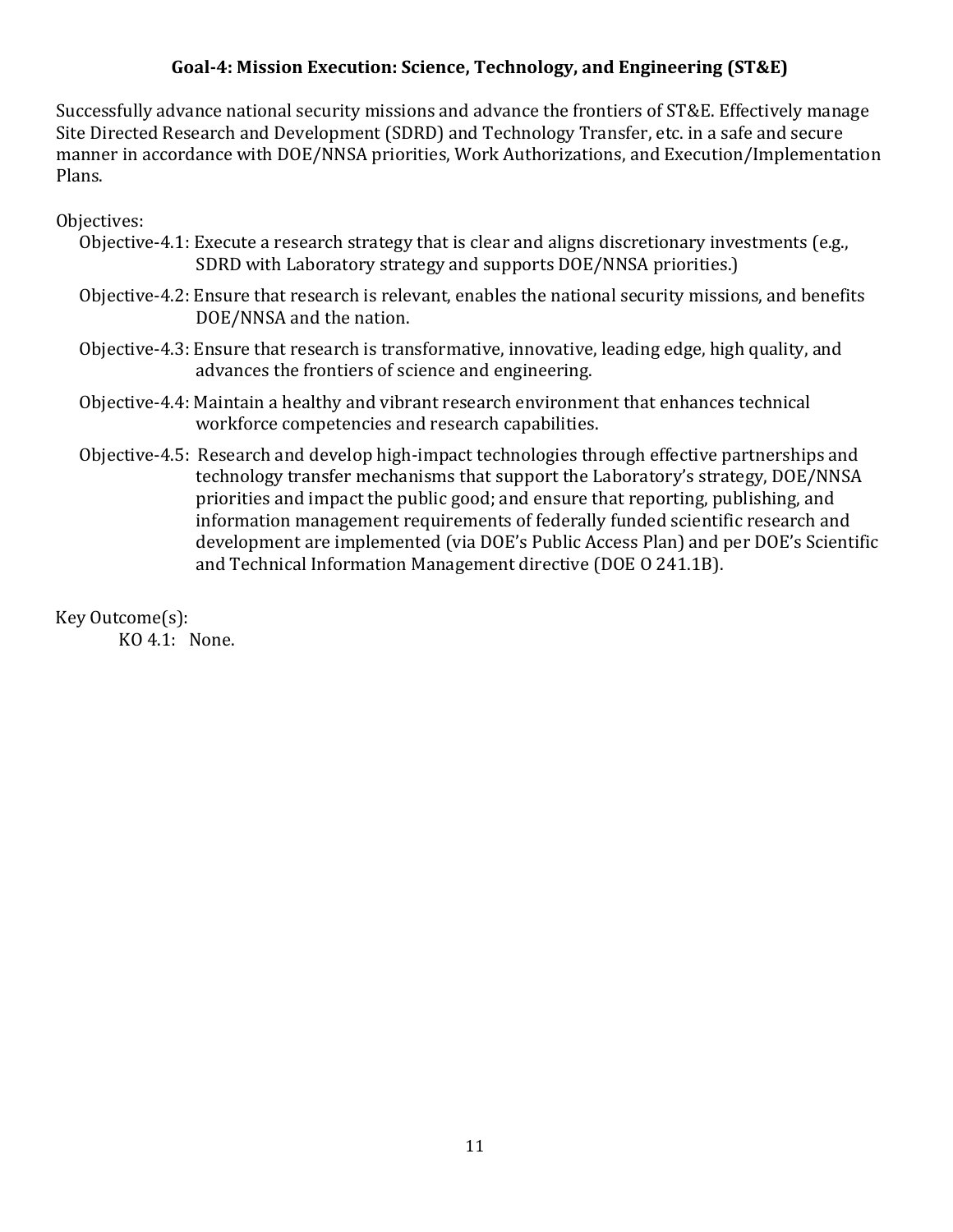## **Goal 5: Mission Enablement**

Effectively and efficiently manage the safe and secure operations of the Laboratory in accordance with cost, scope and schedule while maintaining an NNSA enterprise-wide focus; demonstrating accountability for mission performance and management controls; successfully executing cyber, technical, informational, and physical security requirements, and assure mission commitments are met with high-quality products and services while partnering to improve the site infrastructure. Performance will be measured by the contractor's assurance system, NNSA metrics, cost control, business and financial operations, project baselines, implementation plans, assessment and audit results, etc., with a focus on mission enablement.

#### Objectives:

- Objective-5.1: Deliver effective, efficient, and responsive Environment, Safety, Health and Quality (ESH&Q) and radioactive waste management.
- Objective-5.2: Execute design and construction projects to achieve the scope on schedule and on budget with no significant quality or safety issues while partnering with NNSA to achieve balanced cost and schedule risk through effective acquisition approaches and processes.
- Objective-5.3: Deliver effective, efficient, and responsive safeguards and security.
- Objective-5.4: Manage NNSA infrastructure to maintain, operate and modernize DOE/NNSA facilities, infrastructure, and equipment in an effective, energy efficient, resilient manner that minimizes operational, security, and safety risks. Improve site conditions via: 1) disposition of materials and infrastructure in accordance with established priorities, 2) increasing the viable use of facilities and equipment, 3) delivering cost efficient improvements, and 4) focus on the amount of predictive/preventive maintenance work to reduce risks of disruption to mission operations. Demonstrate progress to advance the Department of Energy's crosscut initiative to halt the growth of deferred maintenance and support arresting the declining state of infrastructure while working collaboratively with NNSA to implement management improvements (e.g., G2, MDI, BUILDER, Site and Area Planning, and AMPs). Improve performance in meeting NNSA's sustainability goals with a focus on maximizing energy efficiency for enduring infrastructure and supporting the use of Energy Savings Performance Contracts, Utility Energy Service Contracts, and Power Purchase Agreements.
- Objective-5.5: Deliver efficient, effective, responsible, and transparent financial management operations and systems including financial integration reporting; budget formulation and execution; and internal controls.
- Objective-5.6: Deliver efficient and effective management of legal risk and incorporation of best legal practices.
- Objective-5.7: Deliver effective, efficient, and responsive information technology systems and cybersecurity that provides for a comprehensive mission and functional area delivery through the completion of the implementation factors established in the NA-IM IT and Cybersecurity Program Execution Guidance.
- Objective-5.8: Deliver effective, efficient, and responsive site emergency management programs in support of the DOE/NNSA Emergency Management Enterprise.
- Objective-5.9: Deliver efficient, effective, and compliant business operations including, but not limited to, procurement, human resources, and property systems, in support of NNSA missions.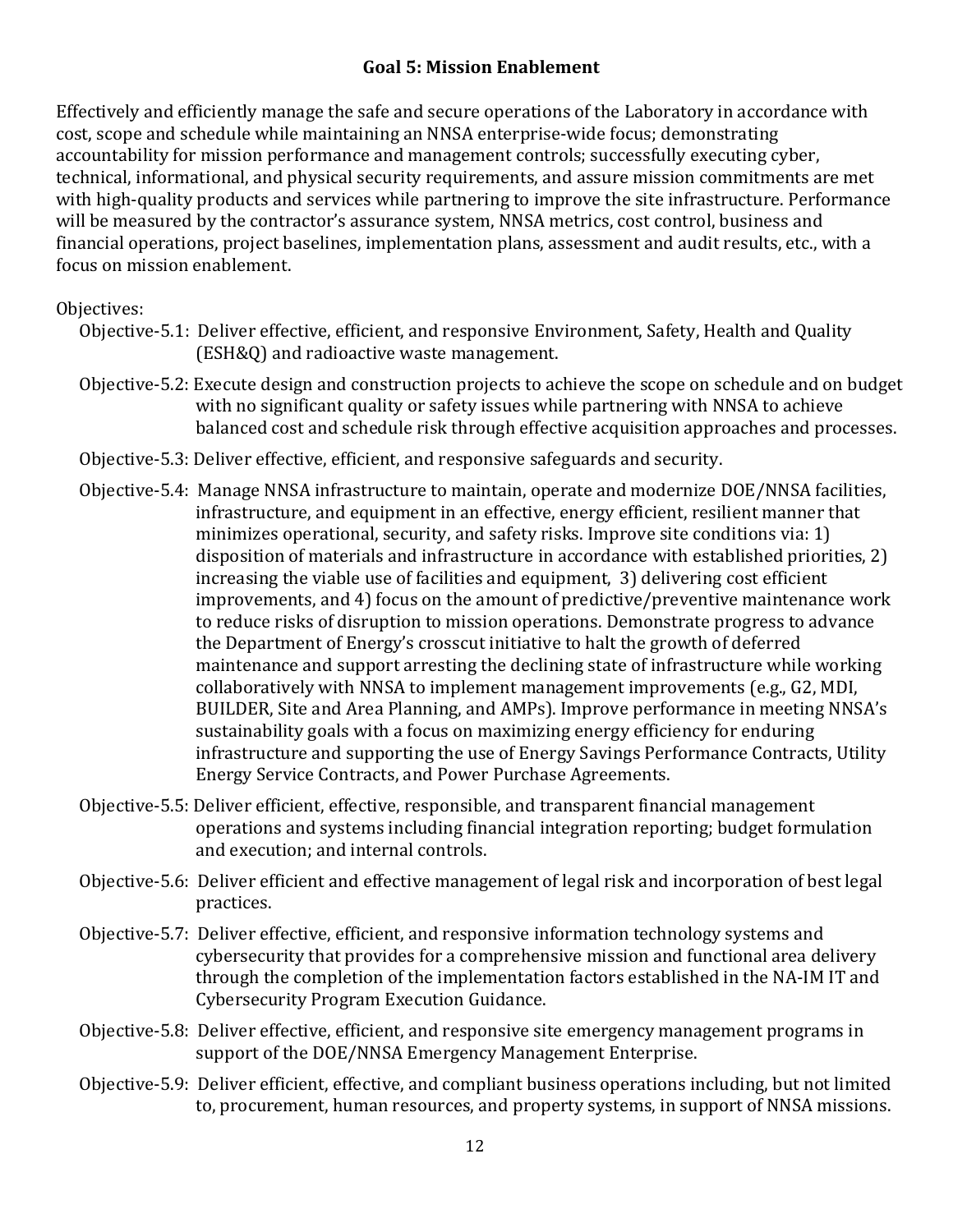Focus areas to include: major acquisitions; subcontractor evaluation, selection, and management; achievement of small business and socioeconomic goals; support provided to the NSE Workforce Recruitment Strategy; strategic management of integrated recruiting, retention, and diversity programs; and cost effective compensation and benefits programs.

#### Key Outcome(s):

- KO 5.1: Continue to implement a radioactive waste management program (TRU, LLW, and MLLW) that supports the timely characterization and certification processes as well as compliant shipments to disposal sites, and that supports a waste certification rate equivalent to the monthly waste generated. Execute available NNSA TRU waste shipments safely and maintain the inventory of TRU waste volume at LANL at a level that supports NNSA national security missions including the pit production mission.
- KO 5.2: Execute Projects within the Line Item construction portfolio in accordance with approved cost, scope and schedule baselines or execution plans to obtain the requisite Critical Decision: Radiological Laboratory Equipment Installation Phase 2 (REl-2), Recategorizing of RLUOB to HC3 (RC3), PF-4 Equipment Installation Phase 2 (PEI-2), Energetic Materials Characterization Project (EMC), TA-55 Reinvestment (Phase III) Project, Electrical Power Capacity Upgrade(s) (EPCU) Project, TA-3 Electrical Substation Replacement Project, and the TRU Liquid Waste Project.
- KO 5.3: Plan and execute the Enhanced Capabilities for Subcritical Experiments portfolio projects in accordance with scope, cost, and schedule baselines. Emphasis will be placed on risk management, resource utilization, cost estimation, cross-functional communication, effective procurement, cost control, quality, and integration of safety and security practices into all project aspects.
- KO 5.4: Update MC&A Plan and associated procedures and submit the Plan to the Field Office for approval by Dec 2021. Establish baseline hold up inventory for inactive process areas by Oct 2021, develop and implement a statistical sampling plan for periodic validation of hold-up in inactive processing areas by Dec 2021, submit a closure package for the 2018 finding on holdup to the Field Office by February 2022.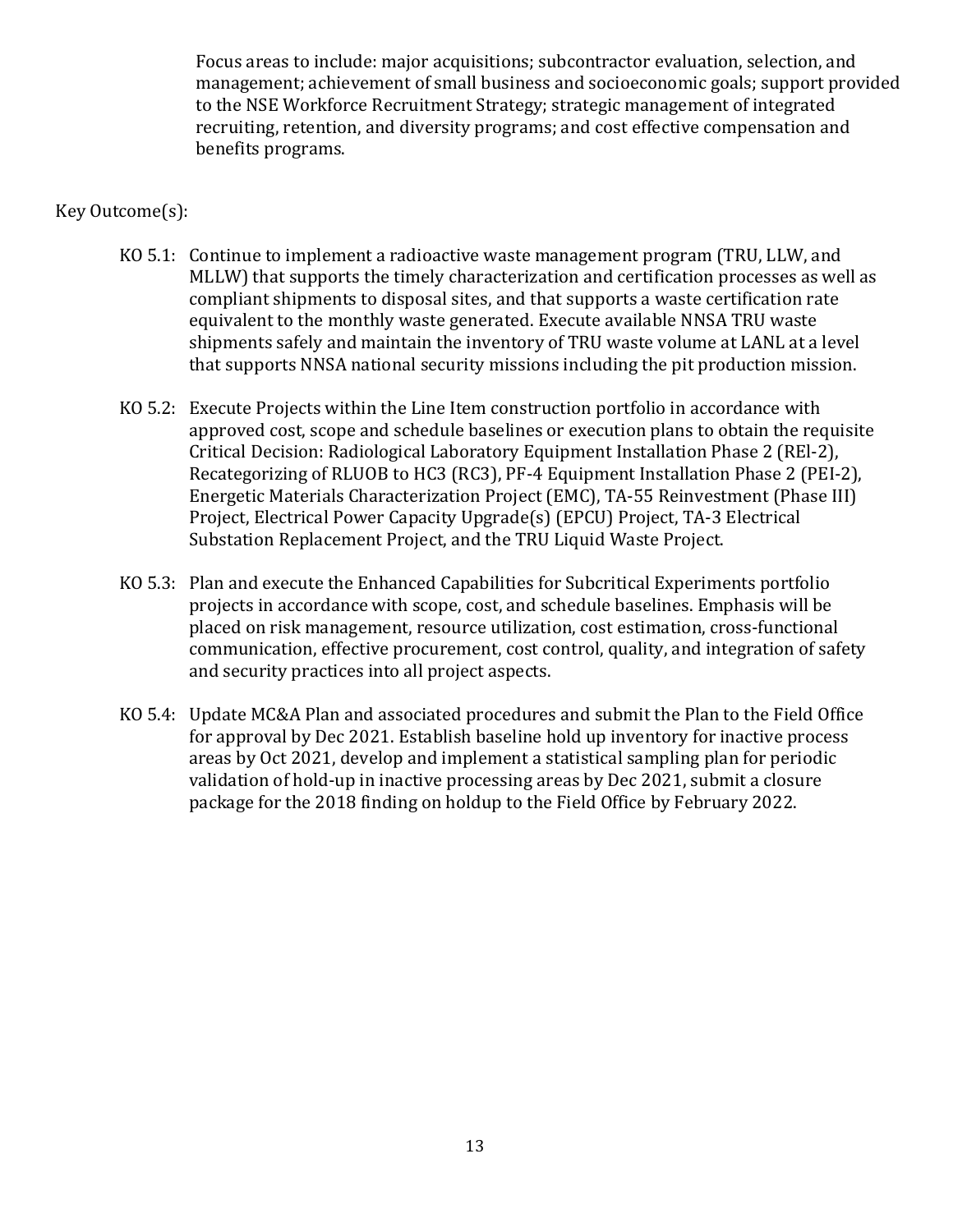## **Goal-6: Mission Leadership**

Successfully demonstrate leadership in supporting the direction of the overall DOE/NNSA mission, cultivating a Performance Excellence Culture that encompasses all aspects of operations and continues to emphasize safety and security, improving the responsiveness of Triad's leadership team to issues and opportunities for continuous improvement internally and across the Enterprise, and parent company involvement/commitment to the overall success of the Laboratory and the Enterprise.

### Objectives:

- Objective-6.1: Define and implement a realistic strategic vision for the Laboratory, in alignment with the NNSA Strategic Vision, which demonstrates enterprise leadership and effective collaborations across the NNSA enterprise to ensure DOE/NNSA success.
- Objective-6.2: Demonstrate performance results through the institutional utilization of a Contractor Assurance System and promoting a culture of critical self-assessment, transparency, and accountability through the entire organization, while also leveraging parent company resources and expertise.
- Objective-6.3: Demonstrate collaborative activities/deliverables to other partners that provide tangible benefits to reducing the risk meeting Goal 1 requirements. This includes— 1) Develop, integrate, communicate and implement enterprise-wide plans; 2) provide solutions and actions that improve Design Agency and Production Agency teaming; 3) drive cultural changes with measurable and sustainable improvements; 4) optimize make/buy decisions and processes to qualify in-house and COTS components; 5) plan, manage, and execute small projects critical to mission success; and 6) achieve life cycle efficiencies throughout the DOE/NNSA complex.
- Objective-6.4: Exhibit professional excellence in performing roles/responsibilities while pursuing opportunities for continuous learning and demonstrated improvements.
- Objective 6.5: Demonstrate leadership in driving enhanced and sustainable formality and rigor of operations through proactive implementation of effective and efficient measures to minimize operational upsets that have potential to impact mission.

Key Outcome(s): KO 6.1: None.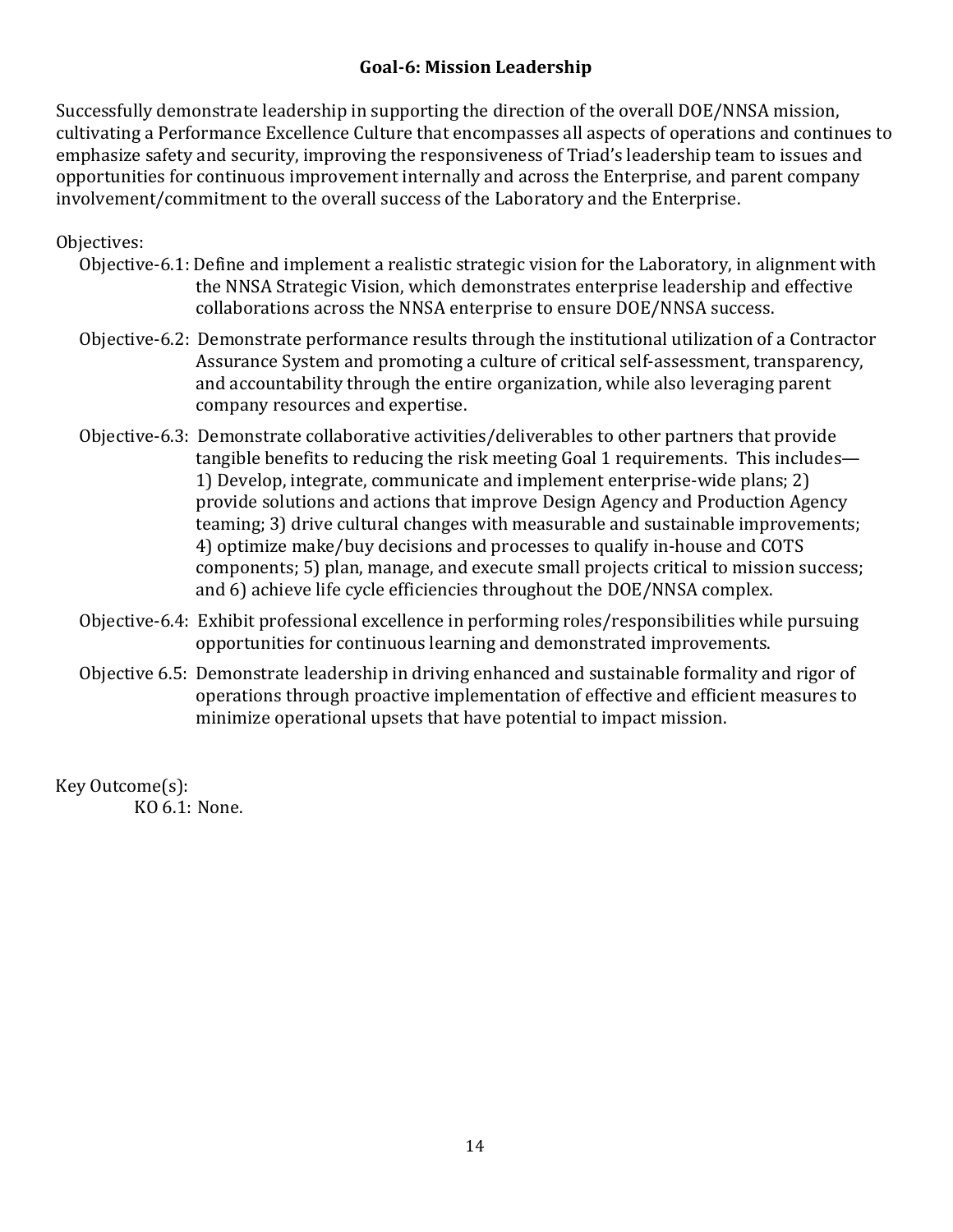### **FAR 16.401 (e) (3) AWARD FEE ADJECTIVAL RATINGS AND SUPPLEMENTAL DEFINITIONS**

| Excellent    | 91%-100%               | Contractor has exceeded almost all of the<br>significant award-fee criteria and has met<br>overall cost, schedule, and technical<br>performance requirements of the contract in<br>the aggregate as defined and measured<br>against the criteria in the award-fee plan for<br>the award-fee evaluation period.<br>This performance level is evidenced by at<br>least one significant accomplishment, or a<br>combination of accomplishments that<br>significantly outweigh very minor issues, if |
|--------------|------------------------|--------------------------------------------------------------------------------------------------------------------------------------------------------------------------------------------------------------------------------------------------------------------------------------------------------------------------------------------------------------------------------------------------------------------------------------------------------------------------------------------------|
|              |                        | any. No significant issues in performance<br>exist.                                                                                                                                                                                                                                                                                                                                                                                                                                              |
| Very Good    | 76% - 90%              | Contractor has exceeded many of the<br>significant award-fee criteria and has met<br>overall cost, schedule, and technical<br>performance requirements of the contract in<br>the aggregate as defined and measured<br>against the criteria in the award-fee plan for<br>the award-fee evaluation period.                                                                                                                                                                                         |
|              |                        | This performance level is evidenced by<br>accomplishments that greatly outweigh<br>issues. No significant issues in performance<br>exist.                                                                                                                                                                                                                                                                                                                                                        |
| Good         | 51% - 75%              | Contractor has exceeded some of the<br>significant award-fee criteria and has met<br>overall cost, schedule, and technical<br>performance requirements of the contract in<br>the aggregate as defined and measured<br>against the criteria in the award-fee plan for<br>the award-fee evaluation period.                                                                                                                                                                                         |
|              |                        | This performance level is evidenced by<br>accomplishments that slightly outweigh<br>issues. No significant issues in performance<br>exist.                                                                                                                                                                                                                                                                                                                                                       |
| Satisfactory | No greater<br>than 50% | Contractor has met overall cost, schedule,<br>and technical performance requirements of<br>the contract in the aggregate as defined and<br>measured against the criteria in the award-<br>fee plan for the award-fee evaluation period.                                                                                                                                                                                                                                                          |
|              |                        | This performance level is evidenced by issues<br>that slightly outweigh accomplishments.                                                                                                                                                                                                                                                                                                                                                                                                         |